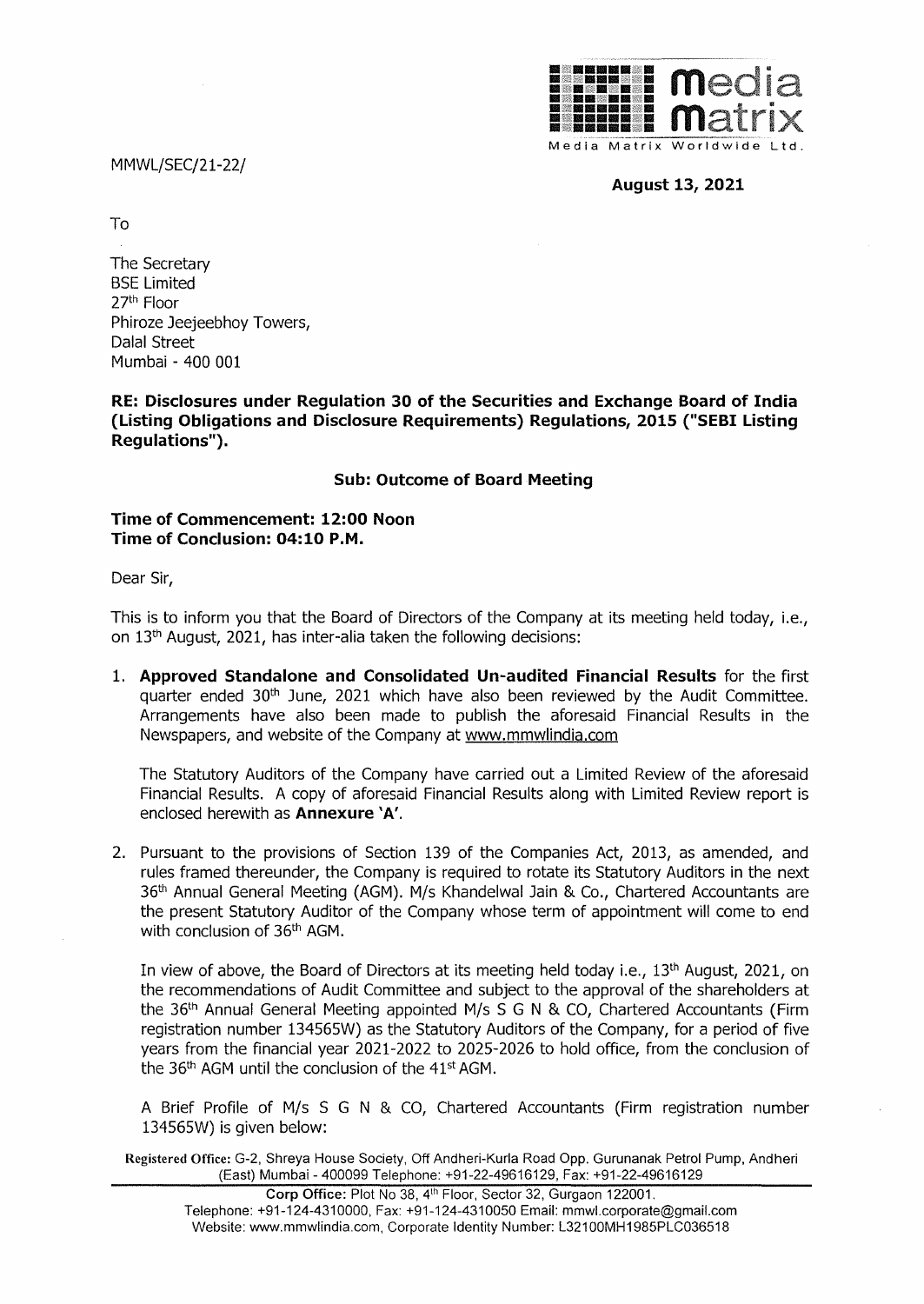

S G N & CO, Chartered Accountants ("SGN") firm was commenced at Mumbai in September 2012. The firm is operating from their Head office at Mumbai and Branch office at Indore. SGN is a perfect blend of experience and young professionals.

SGN Provides a wide array of services which includes Audit & Assurance, Direct Taxes, Indirect Taxes, Corporate Laws, Management Advisory Services and preparation of Business Project Report and Appraisal.

SGN has considerable experience and expertise in Statutory Audit, Internal Audit, Tax Audit, Concurrent Audit and Special Investigative Audit of Corporate and Non Corporate entities, Government Companies/Corporations, Banks, Financial Institutions, Public Utilities, Insurance Companies, Co-operative Societies, Charitable Institutions, etc.

The terms of appointment include audit of standalone and consolidated financial results and annual audit of standalone and consolidated financial statements in accordance with the provisions of the Companies Act, 2013 and the SEBI (Listing Obligations and Disclosure Requirements) Regulations, 2015 along with issuance of certificates in accordance with requirements of the Companies Act, 2013, rules and regulations of SEBI and RBI, from time to time.

- 3. Convening of the 36th Annual General Meeting (e-AGM) of the Company on **Thursday, the 30th day of September, 2021 at 11:00 A.M. through Video Conferencing/ Other Audio Visual Means ("VC"/"OAVM")** Facility, in compliance of General Circular No. 14/2020 dated April 8, 2020, General Circular No. 17 /2020 dated April 13, 2020, General Circular No. 20/2020 dated May 05, 2020 and Circular No. 02/2021 dated 13th January, 2021 issued by the Ministry of Corporate Affairs (collectively referred to as 'MCA Circulars') and the Securities and Exchange Board of India vide its circular no. SEBI/HO/CFD/CMDI/CIR/P /2020/79 dated May 12, 2020 and Circular No. SEBI/HO/CFD/CMD2/CIR/P/2021/11 dated January 15, 2021 (the "SEBI Circular").
- 4. Pursuant to Section 91 of the Companies Act, 2013, read with Rule 10 of the Companies (Management and Administration) Rules, 2014 and Regulation 42 of the SEBI Listing Regulations, the Register of Members and Share Transfer Books of the Company will remain closed from **Friday, 24th September, 2021 to Thursday, 30th September, 2021 (both days inclusive)** for the purpose of e-AGM.
- 5. Decided to provide remote e-Voting/e-Voting during the e-AGM through National Securities Depository Limited (NSDL), on all the resolutions mentioned in the Notice convening 36<sup>th</sup> AGM, to the shareholders at the 36<sup>th</sup> AGM and in this regard:
	- a) Fixed **Thursday, 23rd September, 2021** as the **"cut off" date** for the purpose of offering remote e-Voting and e-Voting during the e-AGM to the shareholders, who will be entitled to cast their votes electronically in respect of resolution set out in the AGM Notice.
	- b) Fixed the dates for commencement and closure of e-Voting period as follows :
		- i. Commencement date  $\therefore$  9:00 A.M. on Monday, 27<sup>th</sup> September, 2021
		- ii. Closing date :- 5:00 P.M. on Wednesday,  $29<sup>th</sup>$  September, 2021

**Registered Office:** G-2, Shreya House Society, Off Andheri-Kurla Road Opp. Gurunanak Petrol Pump, Andheri (East) Mumbai - 400099 Telephone: +91-22-49616129, Fax: +91-22-49616129